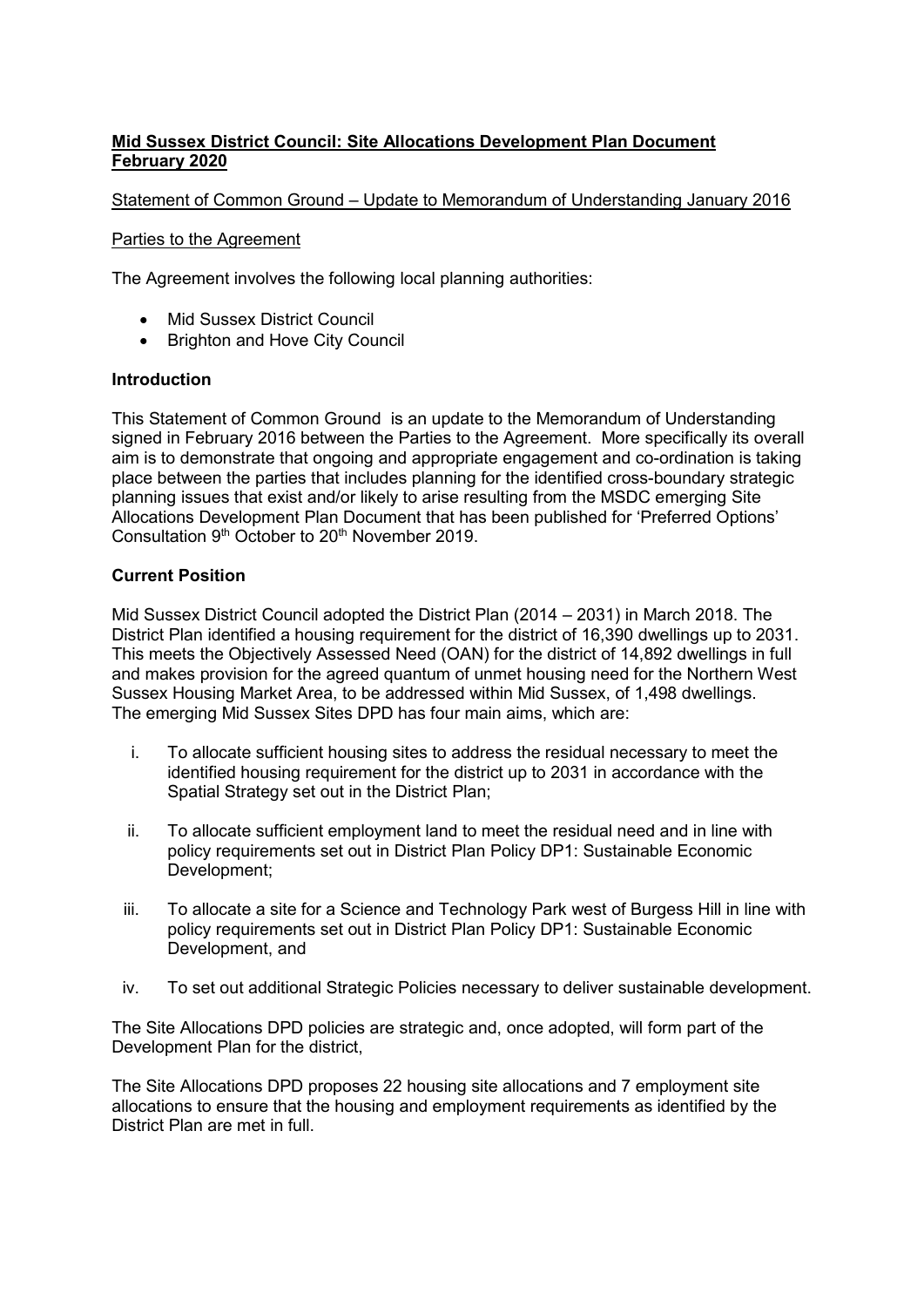The Sites DPD has been informed by a comprehensive suite of technical evidence, including Sustainability Appraisal and Habitats Regulations Assessment.

## **Brighton & Hove**

Brighton & Hove City Council adopted the City Plan Part One March 2016. This Part One plan sets out strategic objectives and the strategic amounts of development to be delivered over the plan period to 2030. It also identifies broad development areas where new development should be focussed with 22 strategic site allocations.

The Part One plan sets a housing provision target to deliver a minimum of 13,200 new dwellings over the period 2010- 2030 (660 net dwellings per annum). This figure falls well short of the city's objectively assessed housing needs (OAN) which were assessed in 2015 as 30,120 net dwellings (1,506 net dwellings per annum), which reflects the constraints affecting the city. As part of the examination of the plan, the inspector required the Council to undertake further detailed work to assess more rigorously all opportunities to meet the city's housing need, including detailed studies to assess the potential for housing development on the urban fringe. As a result of this work, the CPP1 housing provision was increased from 11,300 to 13,200 homes. However, there remains a significant unmet housing need with the City Plan providing for only 44% of the estimated OAN.

The objectively assessed needs for employment floorspace established in the adopted City Plan Part 1 indicate a positive requirement for 112,240 sq m of office (B1a B1b) floorspace and 43,430 sq m of industrial floorspace over the plan period. This reflects the role of the city as a regional employment centre. As with housing, opportunities to meet the city's employment space requirements are extremely constrained due to the limited supply of suitable sites and it was not possible to address all the forecast employment floorspace requirements through the City Plan Part 1. Given the strong functional relationship between the city and the wider Greater Brighton City Region, a coordinated approach with Greater Brighton City Region partners may be required to help address this shortfall through future local plan reviews.

Work on the preparation of the Part Two of the City Plan (site allocations and development management policies) has progressed through Regulation 18 and the Part Two plan is currently scheduled to be submitted for examination Autumn 2020 with consultation through Regulation 19 taking place May/June 2020.

#### **Strategic Planning Issues**

The following strategic/ cross-boundary planning issues have been identified that relate to the Mid Sussex Site Allocations DPD and the parties:

#### **1. Housing Provision**

Mid Sussex District Council adopted the District Plan (2014 – 2031) in March 2018. The District Plan identified a housing requirement for the district of 16,390 dwellings up to 2031. This meets the Objectively Assessed Need (OAN) for the district of 14,892 dwellings in full and makes provision for the agreed quantum of unmet housing need for the Northern West Sussex Housing Market Area, to be addressed within Mid Sussex, of 1,498 dwellings.

One of the aims of the Sites SPD is to allocate sufficient housing sites to address the residual necessary to meet the identified housing requirement for the district up to 2031 in accordance with the Spatial Strategy set out in the District Plan. District Plan policy DP4: Housing indicates that, as at  $1<sup>st</sup>$  April 2017, there was a residual amount of 2,439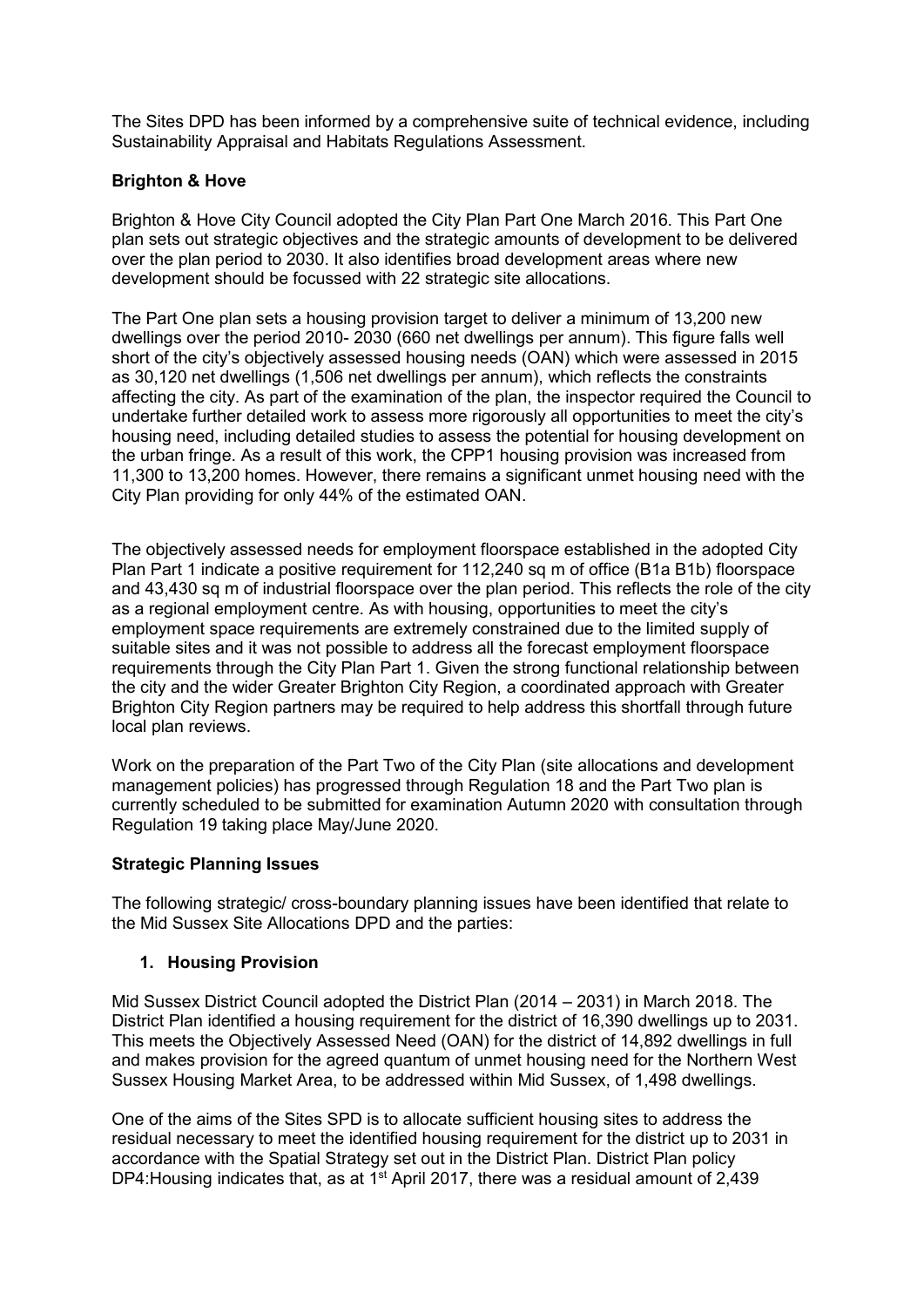dwellings to be allocated through future Neighbourhood Plans and the Site Allocations DPD. This residual amount has been updated as at 1st April 2019, and is now 1,507 dwellings.

Policy SA11: Additional Housing Allocations of the Site Allocations DPD proposes to allocate 22 housing sites, that will deliver around 1,962 dwellings. This amount ensures the residual is fully met and provides a reasonable over-allocation to provide flexibility.

The parties agree that the Site Allocations DPD is seeking to allocate sufficient sites to ensure the housing requirement for Mid Sussex as set out in the 2018 adopted District Plan is met in full. The Site Allocations DPD does not seek to revisit the Spatial Strategy set out in the District Plan. The Parties agree these allocations do not raise any cross-boundary issues and offer an opportunity to make a positive contribution to delivering sustainable residential development.

# **2. Employment Provision**

Updated employment evidence, commissioned by Mid Sussex District Council to take account of the recent employment forecast statistics, identified that a total requirement of around 35 to 40 hectares is needed up to 2031. As 25 hectares employment land had already been allocated at Burgess Hill, within District Plan Policy DP1, this leaves a residual requirement of 10 -15 hectares to be allocated within the Site Allocations DPD.

The Sites DPD Policy SA1: Sustainable Economic Development – Additional Site Allocations allocates six new sites for employment use, plus an expansion one site, totalling approximately 17ha.

District Plan policy DP1:Sustainable Economic Development identifies a broad location for a Science and Technology Park to the west of Burgess Hill. A site for to the north of the A2300 has been identified as the preferred option. Policy SA9: Science and Technology Park allocates the site.

The allocation of 17ha employment space and the identification of the location for the Science and Technology Park will also support employment growth in the Greater Brighton City Regional area, ensuring economic activity is retained in the region.

The Parties agree these allocations do not raise any adverse cross-boundary issues and offer an opportunity to make a positive contribution to delivering sustainable economic development.

#### **Liaison**

The parties have engaged on an ongoing basis during the preparation of the Site Allocations DPD. Specific engagement has taken place at key stages during plan preparation including revision of the methodology for identifying sites for potential allocation, including for the Strategic Housing and Employment Land Availability Assessment (SHELAA) and for site selection, and during preparation of the Draft Plan at 'Preferred Options' (Regulation 18) stage.

#### **Conclusion**

Brighton and Hove City Council and Mid Sussex District Council agree that they have engaged on an ongoing basis during the preparation of the Site Allocation DPD and on this basis that the Duty-to-Cooperate has been met.